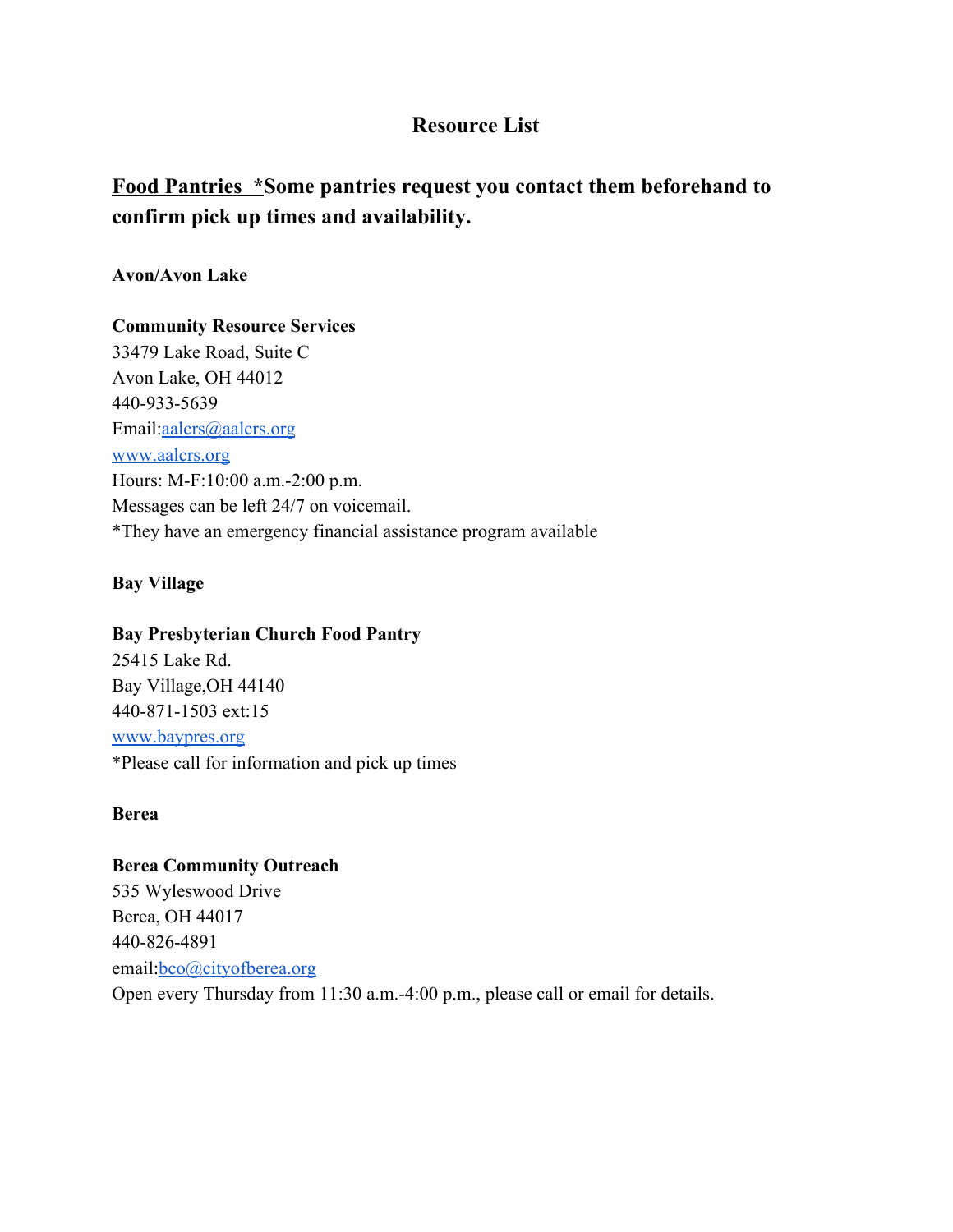# **SCAN Hunger Center Pantry**

398 West Bagley Rd. Williamsport Plaza Shopping Center #7 Berea, OH 44017 440-260-7226 Hours: 2nd Friday of the month from 10:00 a.m.-3:00 p.m., 4th Friday of the month 4:00 p.m.-7:00p.m. Please call for more information. \*Serves the residents of Berea, Brook Park, Columbia Township, Middleburg Heights, Olmsted Township/Olmsted Falls, and Strongsville.

## **Church Street Ministries Food Pantry**

1480 West Bagley Rd. Berea, OH 44017 440-239-0549 [www.churchstreetministries.org](http://www.churchstreetministries.org/) Hours: M: 12-4:30, W:11-4:30, F:12-4:30 \*Please call ahead and ask for Justin Woost to register

# **Brook Park**

#### **Audrey's Outreach-located at Brook Park Community Church**

16845 Holland Rd. Brook Park, OH 44142 216-433-1515 [www.audreysoutreach.org](http://www.audreysoutreach.org/) Hours: M:11:30-2:00, Thurs: 4:00-7:00 \*Only serves residents of Cuyahoga County please provide drivers license and proof of residence

# **Brunswick**

## **Brunswick Food Pantry**

1255 N. Carpenter Rd. Brunswick, OH 44212 330-220-8299 email:[contactus@brunswickfoodpantry.org](mailto:contactus@brunswickfoodpantry.org) [www.brunswickfoodpantry.org](http://www.brunswickfoodpantry.org/)

Hours: 2nd Tuesday-1:00 p.m.-3:00 p.m and 6:00 p.m.-7:00 p.m., Every Tuesday-6:00 p.m.-7:00 p.m.

\*Serves Brunswick City, Brunswick Hills, Valley City, and Hinckley Township, proof of residency required.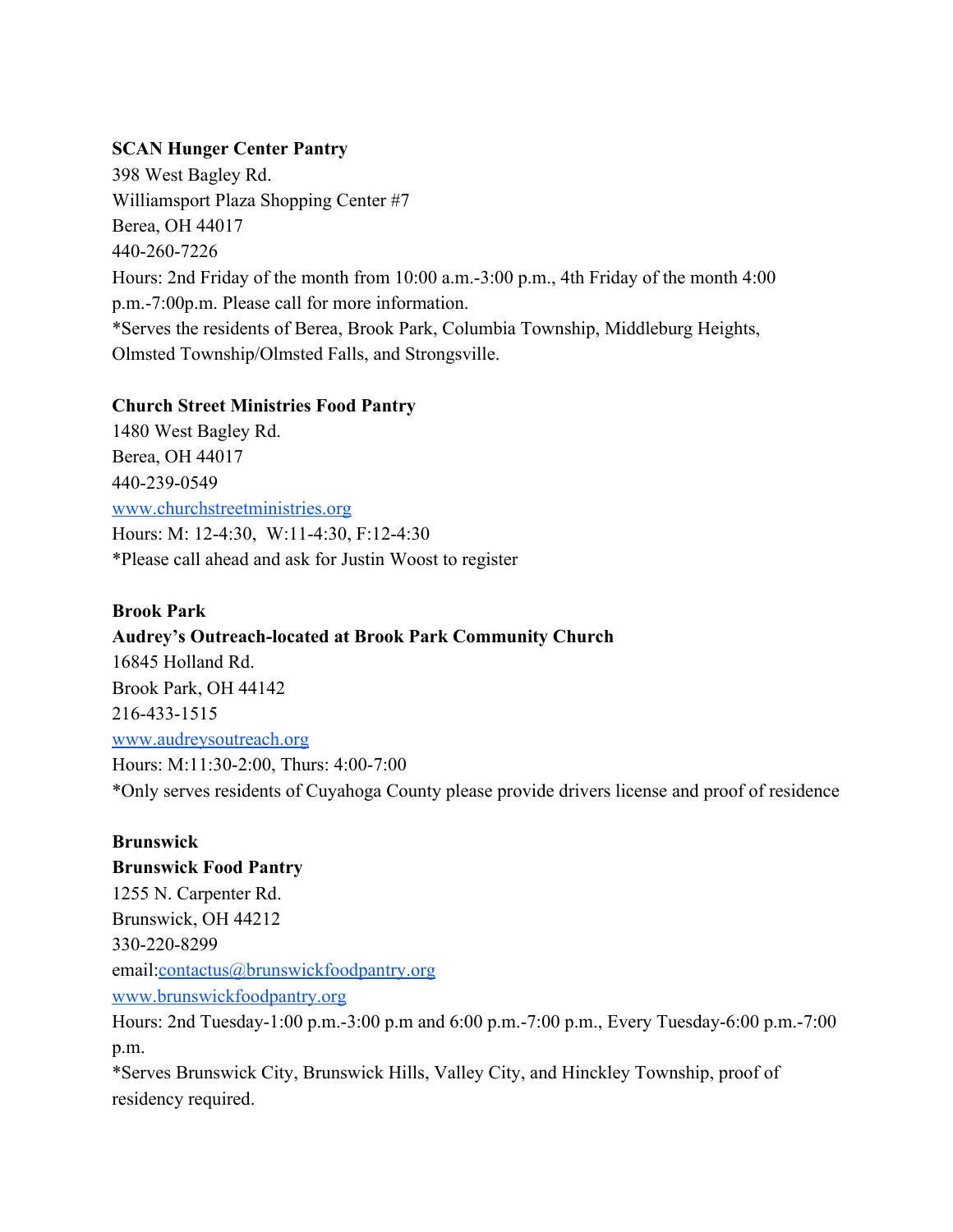## **Brunswick United Methodist Church Food Pantry**

1395 Pearl Rd. Brunswick, OH 44212 330-225-3179 email:[church@brunswickumc.org](mailto:church@brunswickumc.org) [www.brunswickumc.net](http://www.brunswickumc.net/) Hours: Thursdays 9:00 a.m.-11:00 a.m., may get food once a month \*Must be a resident of Brunswick, Brunswick Hills, Valley City, or Hinkley-bring proof of residency.

# **St. Mark Lutheran Church Food Pantry**

1330 N. Carpenter Rd. Brunswick, OH 44212 330-558-0371-Sue Rubinski Email: [skrubinski@msn.com](mailto:skrubinski@msn.com) [www.stmarkbrunswick.org](http://www.stmarkbrunswick.org/) Hours: Sundays-9:30 a.m.-10:45 a.m., contact for more information.

# **Heartspace United Church of Christ**

4356 Center Road Brunswick, OH 44212 330-225-8813 Hours: 3rd Wednesday of the month-5:00pm-6:30pm, Last Saturday of the month 11:00 am-1:00 pm. Additionally schedules pick up time Sunday-12:15 pm-1:15pm, please call for more information.

# **Cleveland**

# **Greater Cleveland Food Bank**

15500 South Waterloo Rd,. Cleveland, OH 44110 216-738-2265 [www.greaterclevelandfoodbank.org](http://www.greaterclevelandfoodbank.org/)

Hours:M-F-8:00 am-4:30 pm-\*don't offer direct aid, but can direct families to food banks, soup kitchens, and government benefits.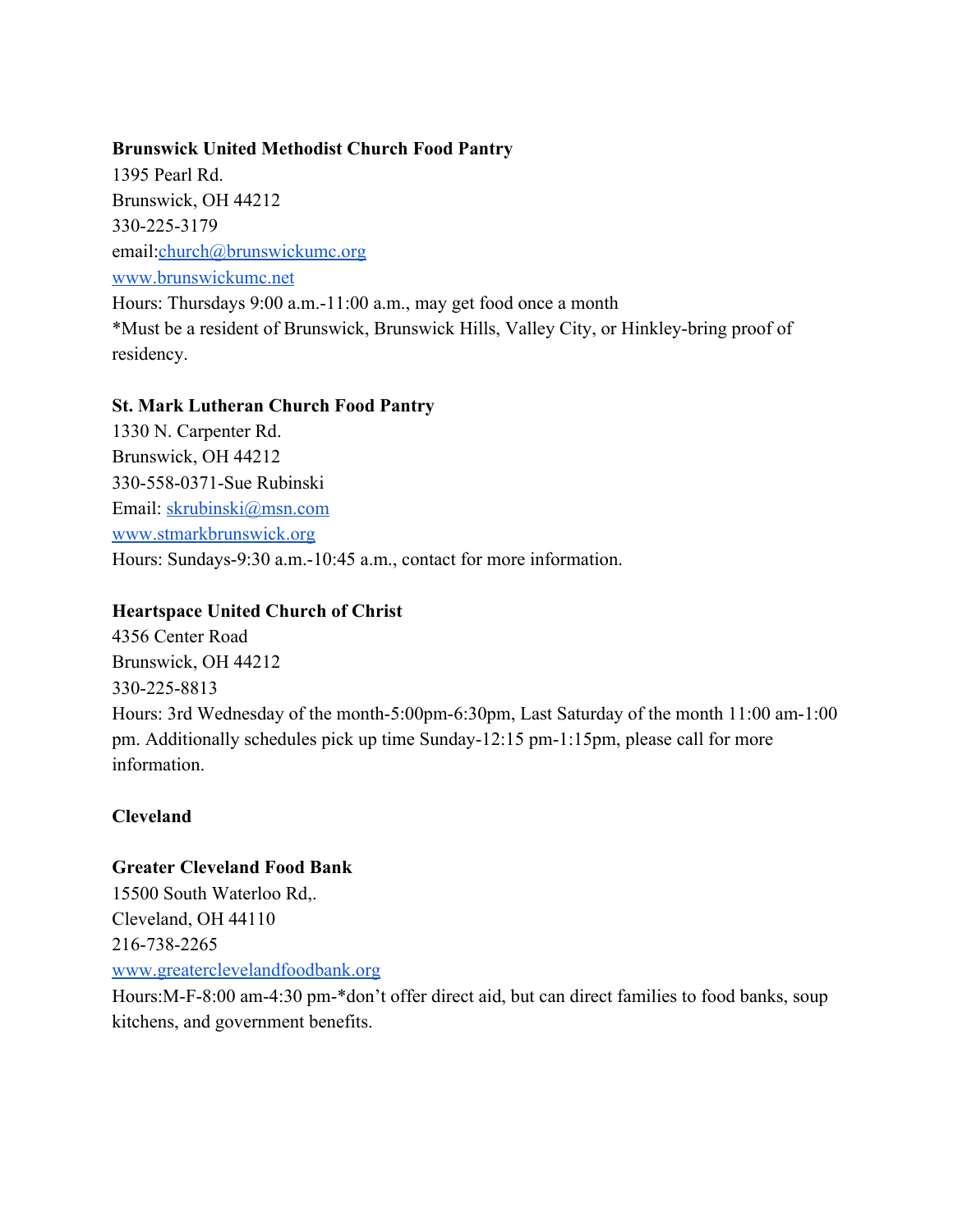#### **Brother Hubbard Cupboard-Woodland Food Center**

6001 Woodland Ave. Cleveland, OH 44104 216-391-7231 Hours: Friday-10:00 am-1:00 pm, please call for more information

#### **Cory United Methodist Church-Hunger Network Site**

1117 E. 105th St Cleveland, OH 44108 216-451-0460 [www.coryumc.org](http://www.coryumc.org/) \*Serves parts of zip codes 44106, 44108, &44110, proof of address required, call for hours

## **Bethany Baptist Church**

1211 E. 105th St. Cleveland, OH 44108 216-791-2673 [www.bethanybap.org](http://www.bethanybap.org/) Hours: Every 4th Saturday of the month-7:30 am-10:00am \*Serves zip codes 44103, 44106, 44108, and 44110

## **Cooley Avenue Church of God**

12216 Cooley Ave. Cleveland, OH 44111 216-671-4619 Hours: 3rd Saturday of the month-10:00 am-12:00 pm \*Serves 44111 zip code, need proof of residence, family size, and photo I.D.

#### **Cleveland Metropolitan Schools**

Until April 3, 2020 (M-F) from 11:30 am-1:00pm, breakfast and lunch will be provided for ANY child 18 or younger of Cleveland to pick up and take home. Please see the flyer for a list of all pick up locations and contact information.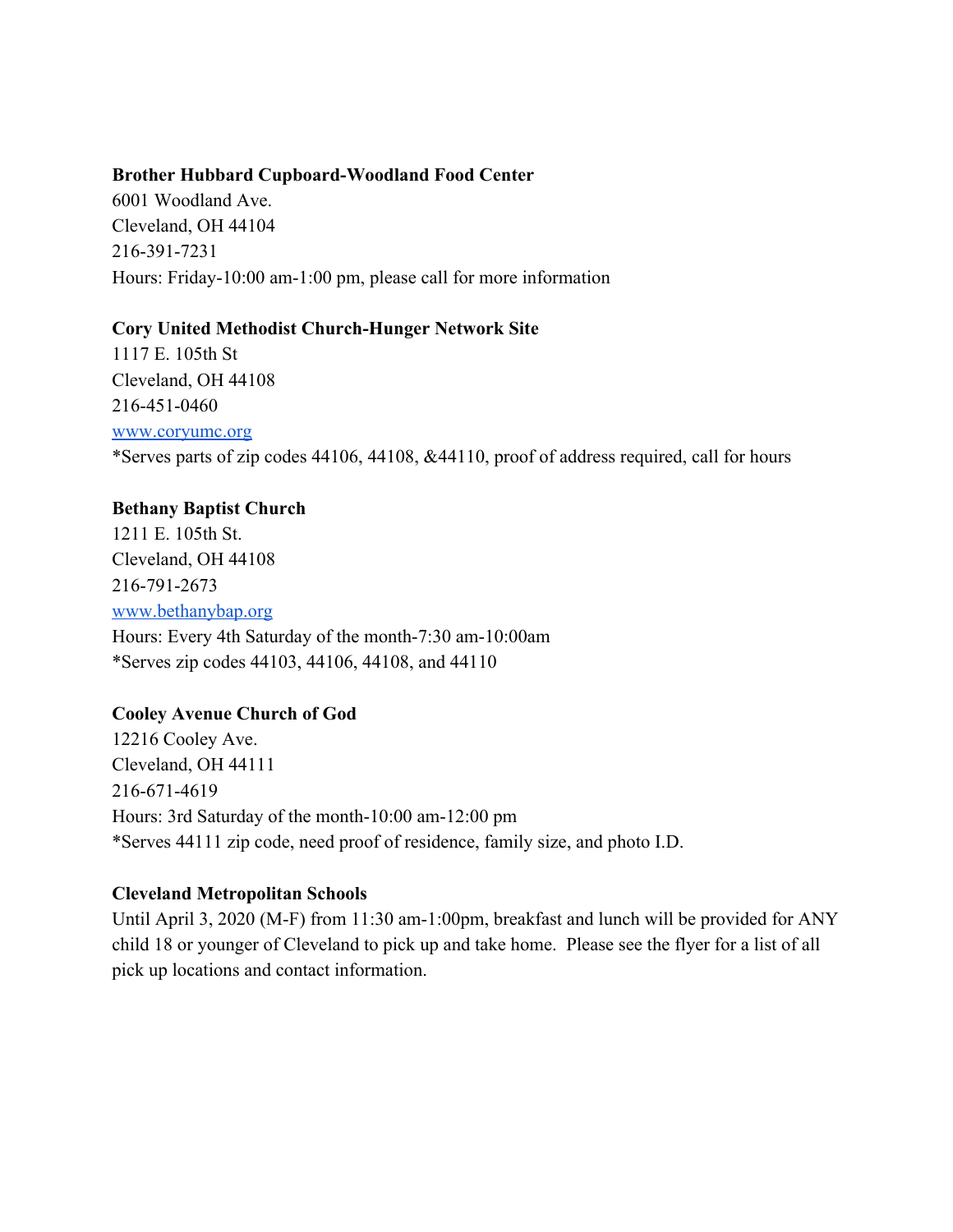#### **New Covenant Lutheran Church**

1424 Hayden Ave. East Cleveland, OH 44112 216-436-2000 Hours: Monday, Wednesday, and Friday-11:00am-2:00pm \*Serves parts of zip codes 44112, 44108, 44121, and 44110, proof of residency, proof of income, and proof of family size.

## **Elyria**

#### **Community United Methodist Church**

680 N. Abbe Rd. Elyria, OH 44035 440-365-7391 Email:[elyriacumc10@gmail.com](mailto:elyriacumc10@gmail.com) [www.elyriacumc.org](http://www.elyriacumc.org/) Hours: 2nd and 3rd Friday of each month and opens at 11:00 am, call for more information.

## **Elyria Hospitality Center**

244 Third St. Elyria, OH 44035 440-323-9409 Hours: Monday, Wednesdays, and Thursdays 10:00 am-12:00 pm, must have two forms of ID showing proof of Elyria residency. Clothing also available.

## **Invest Elyria Food Pantry**

156 Pratt Blvd. Elyria, OH 44035 440-452-8069 [www.investelyria.org](http://www.investelyria.org/) Hours: Last Thursday of the month 12:00 pm-1:30 pm, proof of residency, must bring your own bag.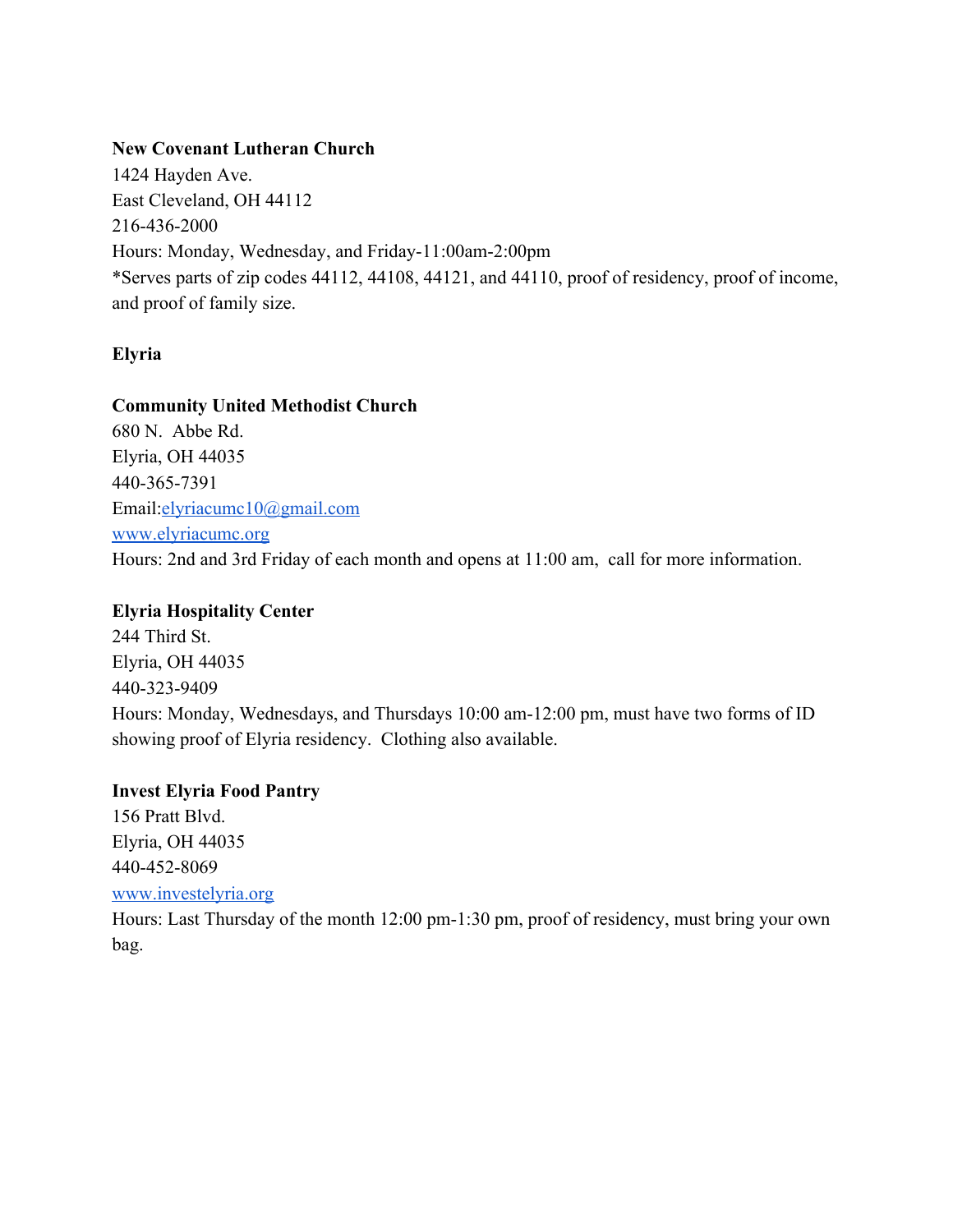## **St. Jude Church Helping Hands-Food Pantry**

590 Poplar St. Elyria, OH 44035 440-366-0118 [www.saintjudeparish.org](http://www.saintjudeparish.org/)

Hours: 3rd Saturday of the month 11:00 am-2:00 pm, Tuesday following the 3rd Saturday 5:00 pm-7:00 pm. Emergency food hours-Monday 3:00 pm-5:30 pm and 1st/4th Wednesday 3:00 pm-5:30 pm. \*Must call the pantry to receive assistance, they also provide financial help with utility bills if funds are available.

# **Fairview Park**

# **Fairview Park Hunger Center**

21139 Lorain Rd. Cleveland, OH 44126 440-331-5311 Hours: Tuesday and Friday-1:00 pm-3:00pm, for more information please call.

# **Grafton**

# **Our Lady Queen of Peace-Food Pantry**

708 Erie St. Grafton, OH 44044 440-926-2364 Email:[info@olqpgrafton.org](mailto:info@olqpgrafton.org) [www.olqpgrafton.org](http://www.olqpgrafton.org/) \*Distribution 1st Saturday of the month, please call for times.

## **Lakewood**

## **Lakewood Community Service Center**

14230 Madison Ave Lakewood, OH 44107 216-226-6466 [www.lcslakewood.org](http://www.lcslakewood.org/) Hours: Monday-Friday 10:00 am-2:00 pm, Wednesday 5:30 pm-7:30 pm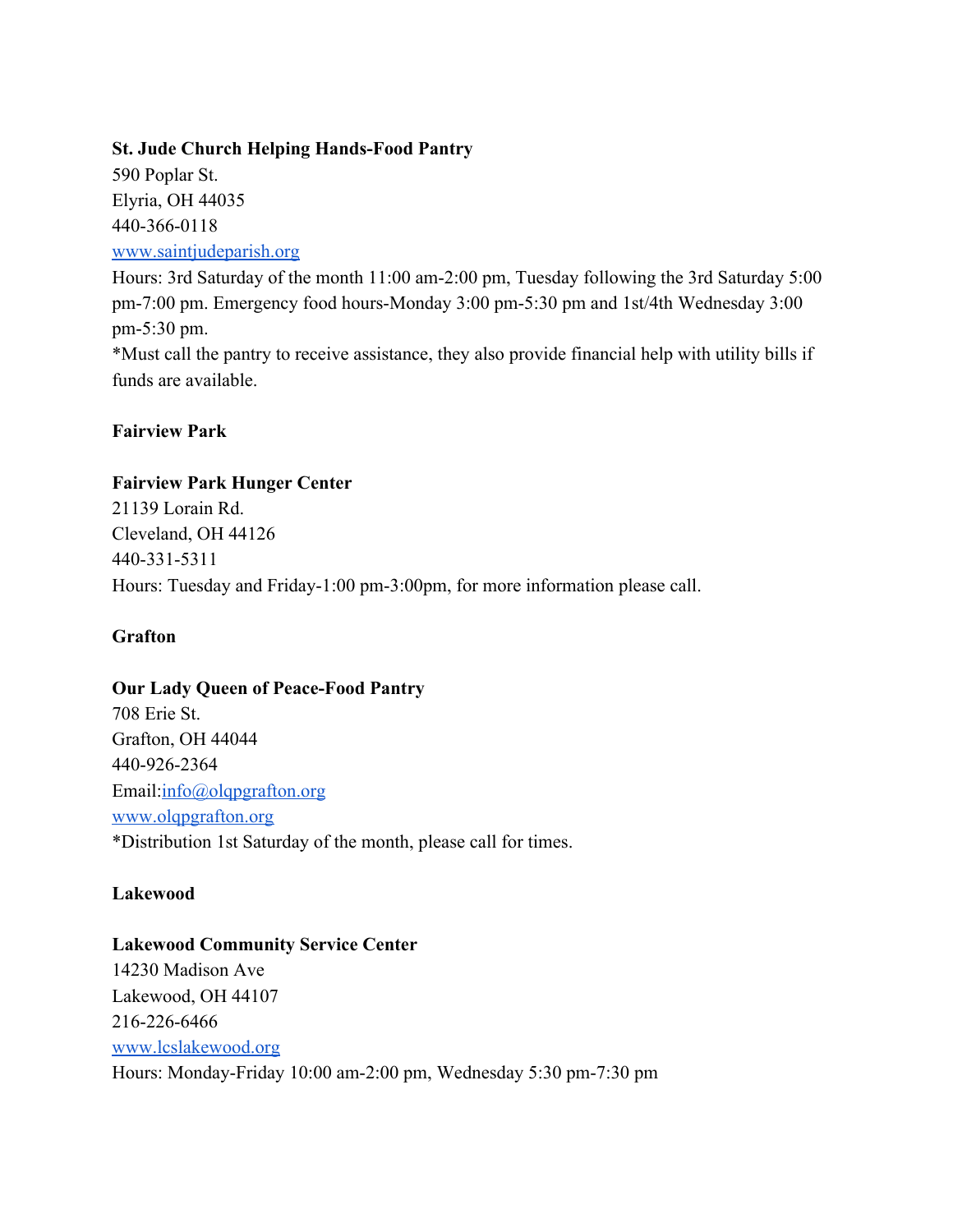\*Bring proof of residency, proof of income, proof of family size, and photo ID. Call for more information.

**Trinity Lutheran Church** 1375 West Clifton Boulevard Lakewood, OH 44107 216-226-8087 Email:[tlcolkwd@gmail.com](mailto:tlcolkwd@gmail.com) [www.tlcolakewood.org](http://www.tlcolakewood.org/) Hours: 4th Saturday of the month 10:00 am-12:00 pm, fresh produce distribution 3rd Saturday of the month 10:00 am-12:00pm.

#### **Lorain**

**Mother Cabrini's Cupboard** 2143 Homewood Dr. Lorain, OH 44055 440-277-7266 [www.saintfrancesxcabrini.org](http://www.saintfrancesxcabrini.org/) Hours: Saturday 10:00 am-12:00 pm, please call for more information **Catholic Charities Choice Food Pantry** 203 West 8th St. Lorain, OH 44052 440-244-9915 [www.ccdocle.org/program/choice-food-pantry](http://www.ccdocle.org/program/choice-food-pantry) Hours: 1st and 3rd Thursday of each month 1:30 pm-3:00 pm

## **Second Harvest Food Bank of North Central Ohio**

5510 Baumhart Rd. Lorain, OH 44053 440-960-2265 [www.secondharvestfoodbank.org](http://www.secondharvestfoodbank.org/) Hours: 8:00 am-4:30 pm, please call for distribution information.

# **Faith Ministry's Food Pantry** 1306 Euclid Ave. Lorain, OH 44052 440-288-3622

\*Please call for hours and information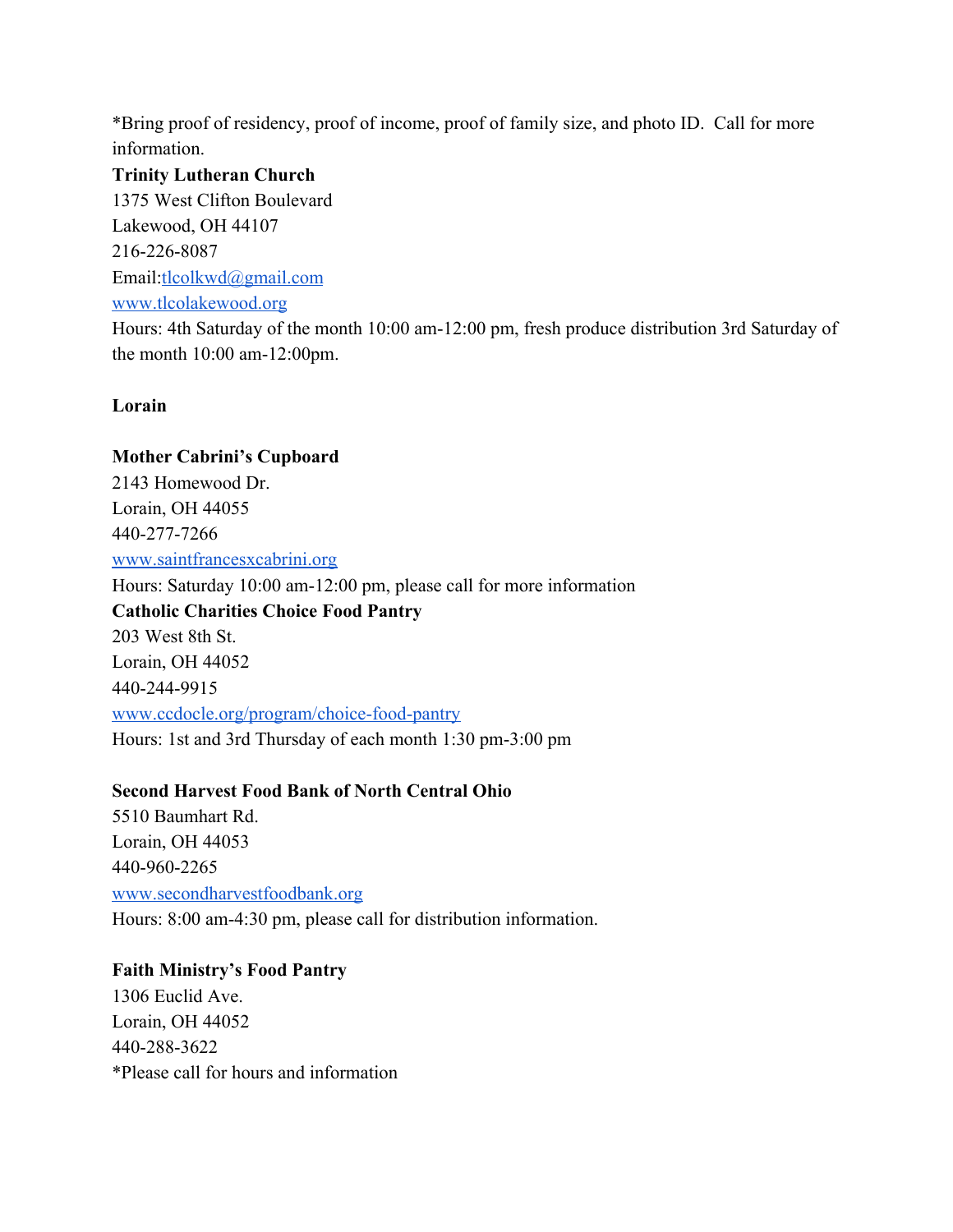#### **Southview Middle School**

2321 Fairless Dr. Lorain, OH 44055 **\*On April 2, 2020 from 4:00 pm-6:00 pm free food will be distributed to ALL scholars, families, and surrounding communities. \*Must bring proper ID or proof of residency.**

**GJW Middle School** 2700 Washington Ave. Lorain, OH **On April 9, 2020 from 4:00 pm-6:00 pm, free food will be distributed to ALL scholars, families, and surrounding communities. \*Must bring proper ID or proof of residency.**

**Medina**

# **B.A.S.I.C Food Pantry**

Remsen Christian Church 1500 Remsen Rd. Medina, OH 44256 216-470-7229 Hours: 2nd and 4th Saturday of every month from 12:00 pm-3:00 pm, please bring photo ID.

## **St. Francis Xavier Catholic Church**

606 E. Washington St. Medina, OH 44256 330-764-8954 [www.sfxmedina.com](http://www.sfxmedina.com/) Hours: Monday and Thursday by appointment, please call for more information.

**Living Hope Church** 6288 Wooster Pike Medina, OH 44256 330-725-7730 [www.lhcmedina.org](http://www.lhcmedina.org/) Hours: 3rd Saturday of the month from 9:30 am-11:00 am \*Please call to find out how to register to receive food.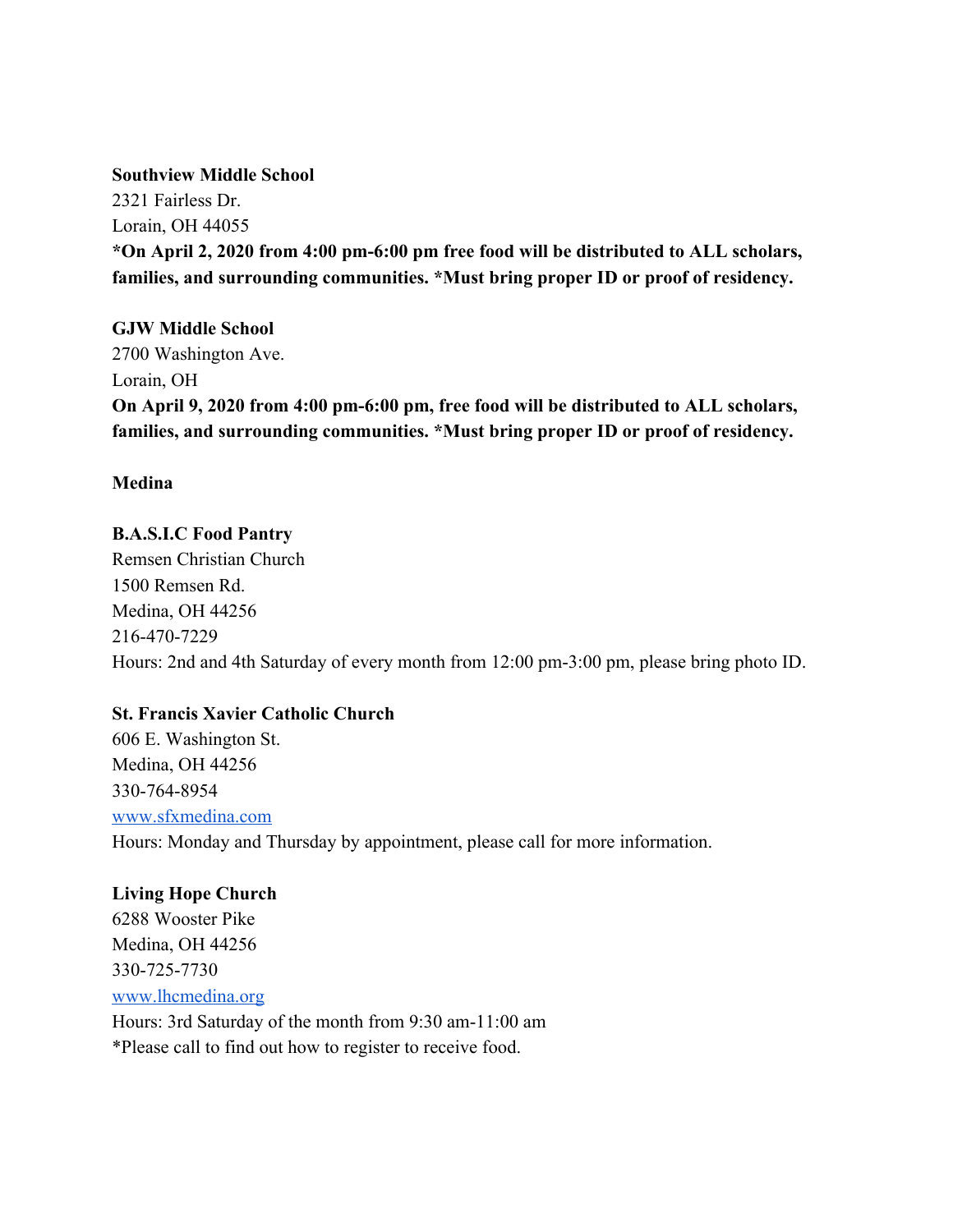## **Feeding Medina County**

650 W. Smith Rd. C-8 Medina, OH 44256 330-421-4816 [www.feedingmedinacounty.org](http://www.feedingmedinacounty.org/) Hours: 8:00 am-3:00 pm, please call for information on food distribution

# **Middleburg Heights**

# **Middleburg Heights Food Pantry**

7000 Paula Dr. Middleburg Heights, OH 44130 216-362-0044 Email: [middleburgfoodpantry@gmail.com](mailto:middleburgfoodpantry@gmail.com) [www.mhfoodpantry.org](http://www.mhfoodpantry.org/) Hours: Tuesday from 10:00 am-12:00 pm & Thursday 5:00 pm-7:00 pm \*Serves residents of Middleburg Heights and members of Middleburg Heights churches, please call to see if proof of residency is needed.

# **Newburgh Heights/Garfield Heights**

## **Word Righteousness Family Life Center**

13455 Dressler Ave. Garfield Heights, OH 44125 216-365-3336 Hours: 1st Saturday of every month from 12:00 pm-2:00 pm \*Serves residents of 44105, 44125, 44128, 44131, 44137, & 44146, who are low income. Please bring proof of residency.

## **Rock Community Church**

9403 Garfield Blvd. Garfield Heights, OH 44125 216-429-2636 [www.rockcle.org](http://www.rockcle.org/)

Hours: 2nd&4th Wednesday of every month from 5:30 pm-6:30 pm, 3rd Saturday 8:00 am-11:00 am.

\*For Garfield Heights residents only, must provide proof of residency and photo ID.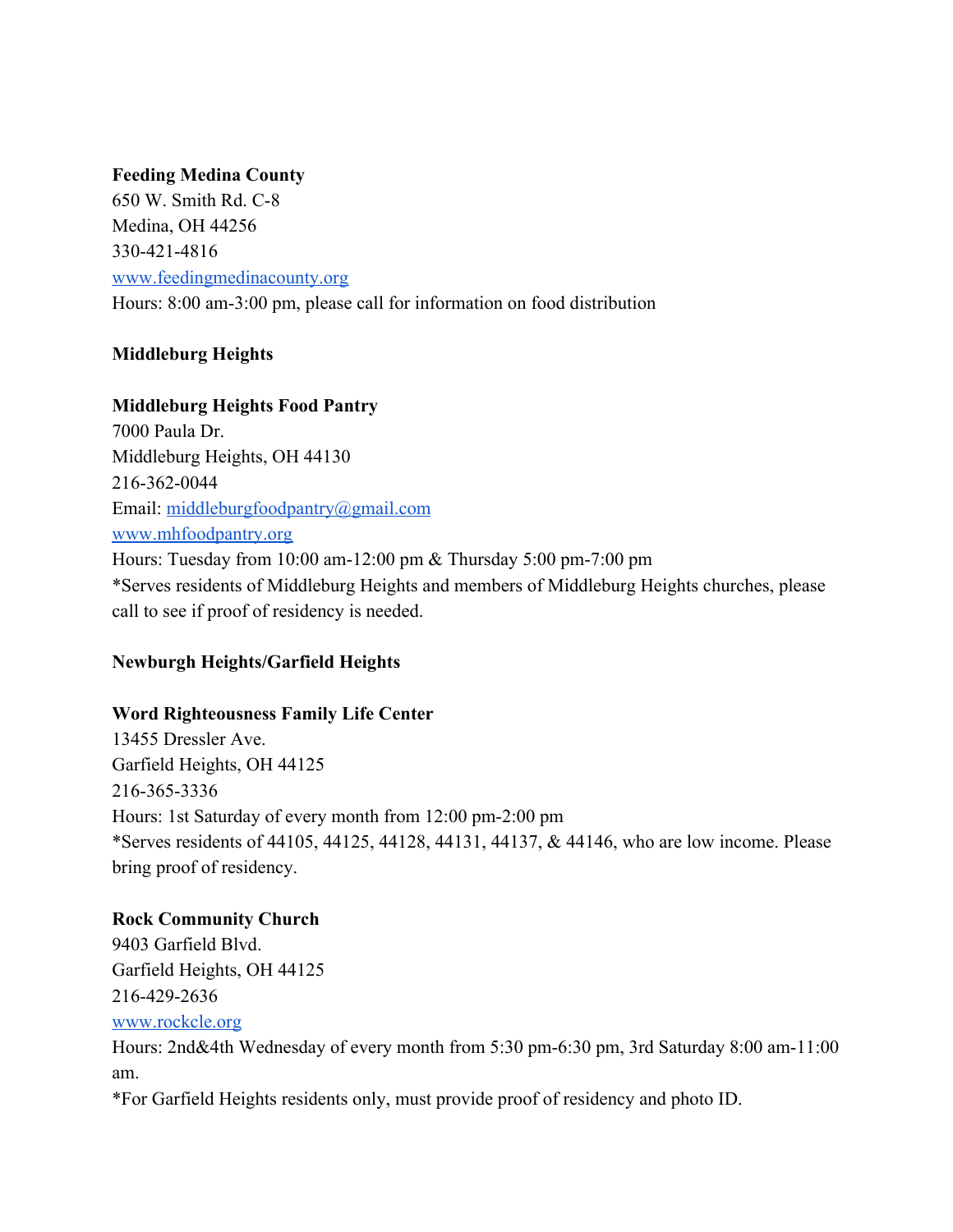#### **North Olmsted**

**Oxcart Pantry North Olmsted** 26272 Butternut Ridge Rd. North Olmsted, OH 440-716-4165 [www.north-olmsted.com/oxcart-pantry/](http://www.north-olmsted.com/oxcart-pantry/)

Hours: Tuesday 8:00am-4:00 pm, Wednesday 8:30 am-6:00 pm, & Thursday 8:00 am-4:00 pm, by appointment only. \*Please call to find out how to apply, proof of residency, proof of income, proof of public assistance, and photo ID required.

#### **North Olmsted United Methodist Church**

4600 Dover Center Rd. North Olmsted, OH 44070 440-779-6634 Email:*[noumc@noumc.org](mailto:noumc@noumc.org)* [www.noumc.org](http://www.noumc.org/) \*Please contact about hours and food distribution information

#### **North Ridgeville**

#### **North Ridgeville Community Care**

34015 Center Ridge Rd. North Ridgeville, OH 44039 440-353-9716 Email:[Heather@nrcommcare.org](mailto:Heather@nrcommcare.org) [www.nrcommcare.org](http://www.nrcommcare.org/) Hours: Monday/Tuesday 9:30 am-1:30 pm, Thursday 3:00 pm-6:00 pm \*Please contact for more information, also can provide assistance with utility bills

#### **The River Church of God Food Pantry**

6000 Lear Nagle Rd. North Ridgeville, OH 44039 440-327-4761 Email: [ricchurchassistant@frontier.com](mailto:ricchurchassistant@frontier.com) [www.riverchurchofgod.com](http://www.riverchurchofgod.com/)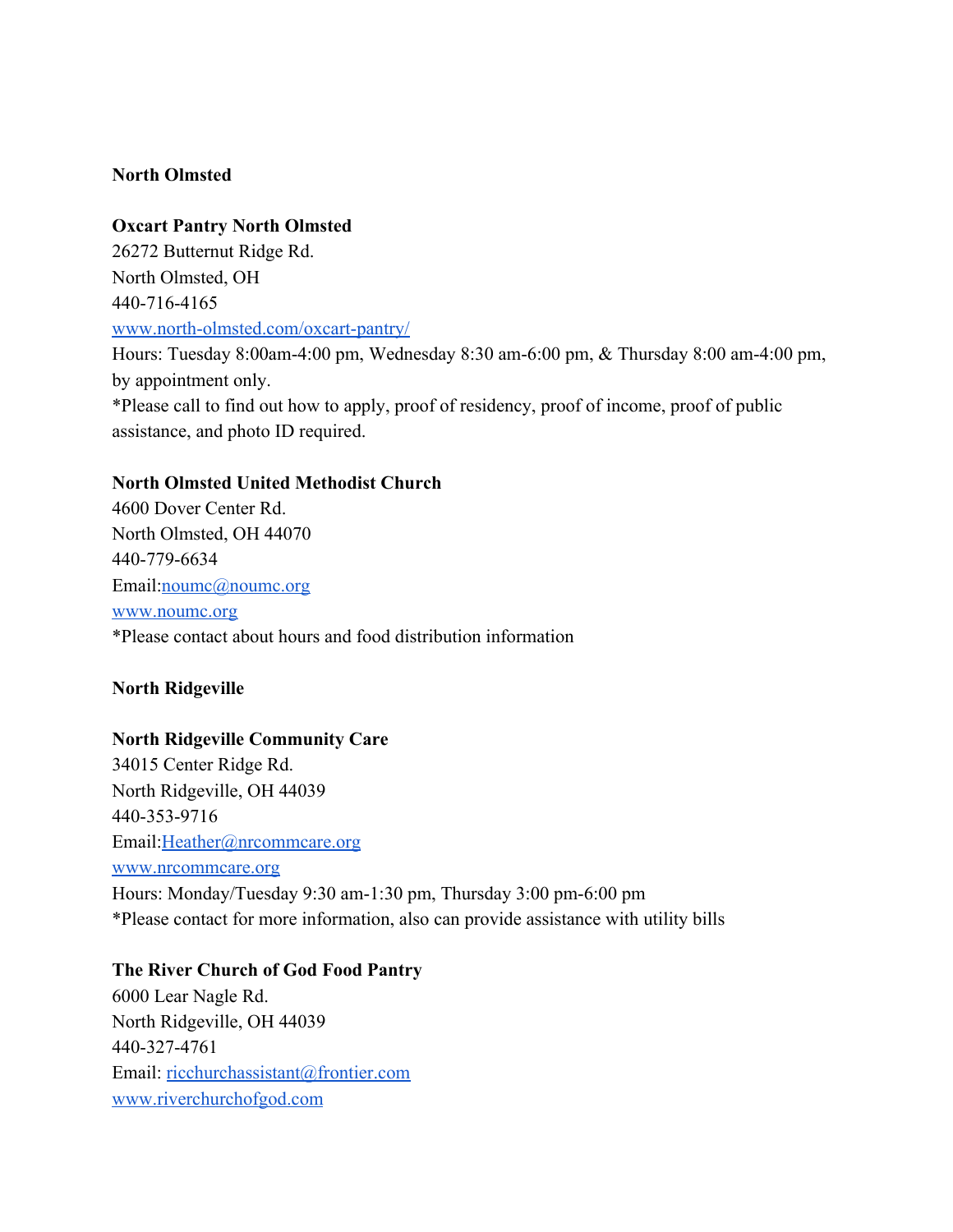Hours: 4th Friday of each month from 2:00 pm-4:00 pm \*Please bring photo ID and proof of Lorain County residency **North Royalton**

## **Royal Redeemer Food Pantry**

11680 Royalton Rd. North Royalton, OH 44133 440-237-7958 Hours: Monday-Thursday 10:30 am-1:00 pm, serves residents of zip codes 44130 (Parma only), 44133,44141, & 44147. Please bring photo ID and proof of residency

# **Olmsted Falls**

# **Christians in Action-Olmsted Community Church**

26100 Bagley Rd. Olmsted Falls, OH 44138 440-954-4140 [www.ofcia.org](http://www.ofcia.org/) \*Please call for distribution hours. Serves residents of Olmsted Falls or Olmsted Township, proof of residency, photo I.D., and proof of income/unemployment required.

# **Community for Better Living**

7074 Columbia Rd. Olmsted Falls, OH 44138 440-541-7829 Hours: 2nd/4th Thursdays of the month from 6:30 pm-7:30 pm \*Please contact to see if documentation is required

# **Parma/Parma Heights**

## **Divinity Lutheran Church**

11877 Blossom Ave. Parma Heights, OH 44310 440-845-2060 Email:[divinitychurch2@gmail.com](mailto:divinitychurch2@gmail.com) [www.divinitylutheran.com](http://www.divinitylutheran.com/) \*By appointment only, please call for more information.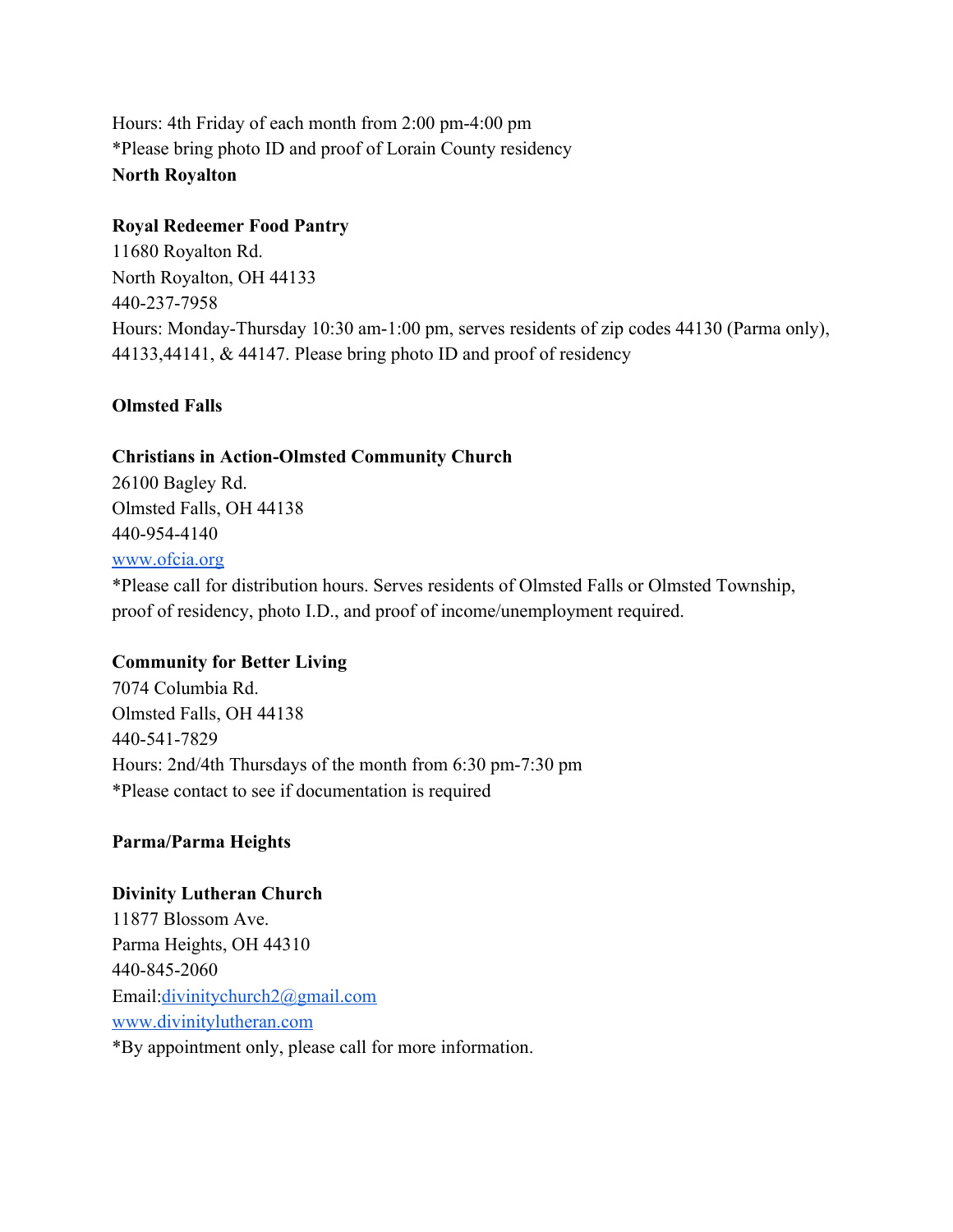#### **Parma Hunger Center**

5280 Broadview Rd. Parma, OH 44134 216-619-8155 [www.plcparma.org](http://www.plcparma.org/)

Hours: Tuesday from 2:00 pm-4:00 pm, Friday from 10:00 am-12:00 pm \*Serves Parma residents only, please bring proof of residency, proof of income, proof of family size.

## **Parma Christian Church**

7000 Ridge Rd. Parma, OH 44129 440-842-1614 [pcchurch1@gmail.com](mailto:pcchurch1@gmail.com) [www.parmachristianchurch.org](http://www.parmachristianchurch.org/) \*Please contact for hours of distribution and documentation needed.

## **Parma Heights Food Pantry**

6369 Pearl Rd. Parma Heights, OH 44130 440-842-6491 Hours: Monday from 9:00 am-12:00 pm, Wednesday from 1:00 pm-4:00 pm, & Thursday 5:00 pm-7:00 pm. \*Serves residents of Parma Heights or attends a church in Parma Heights, must meet federal government guidelines. Please call for required documents.

## **Rocky River**

#### **Rocky River United Methodist Church**

19414 Detroit Rd. Rocky River, OH 44116 440-331-7676 Email:[office@rrumc.org](mailto:office@rrumc.org) [www.rrumc.org](http://www.rrumc.org/) \*Please contact for more information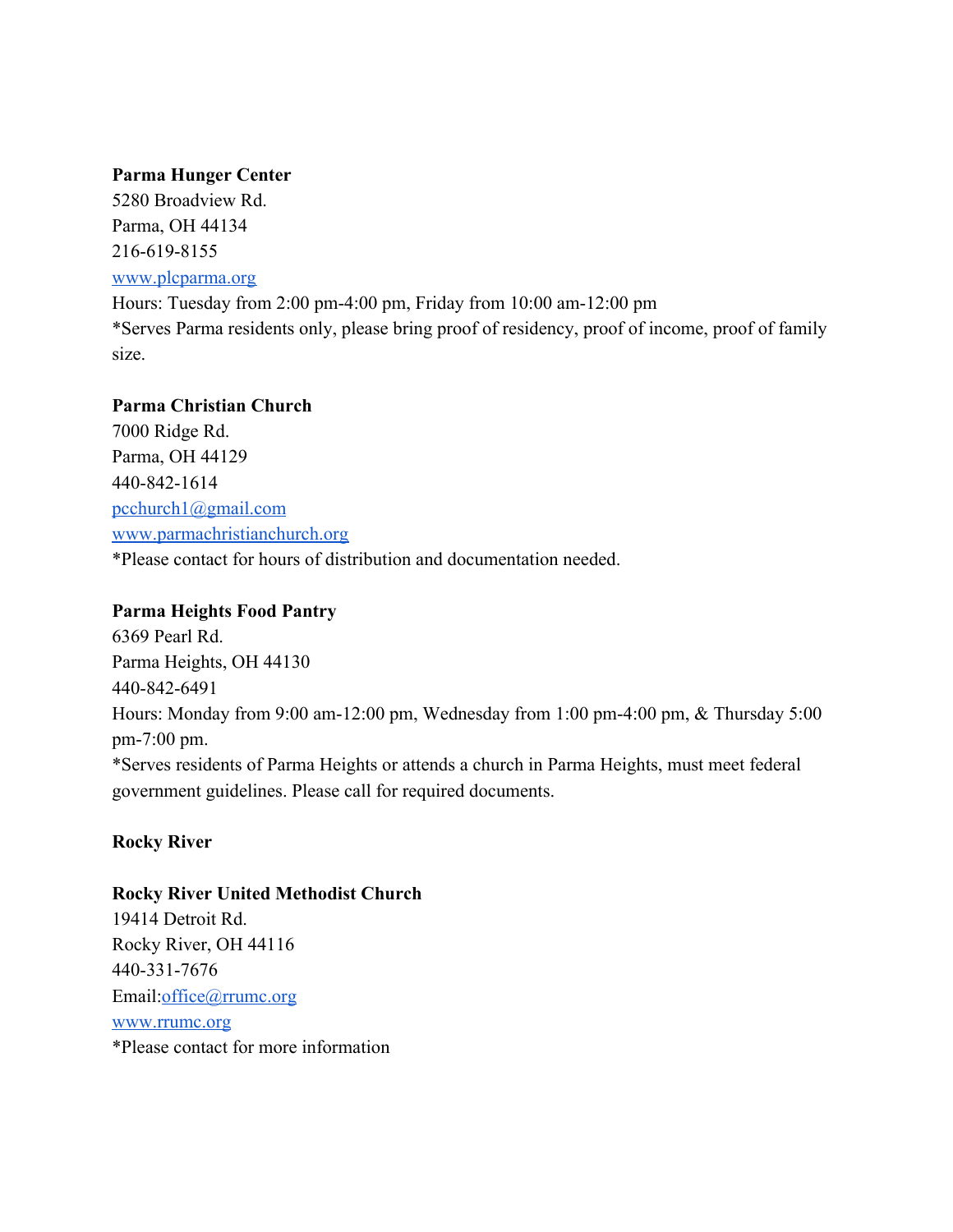#### **Rocky River Assistance Program**

1101 Morewood Pkwy. Rocky River, OH 44116 216-556-5887 Hours:3rd Wednesday of the month from 12:00 pm-1:00 pm, & 5:30 pm-6:00 pm \*Please call for more information and documentation required

## **Sheffield Lake**

#### **Lorain County Office on Aging**

4575 Lake Ave. Sheffield Lake, OH 44054 440-949-8146-ask for Marge Email: [info@lcooa.org](mailto:info@lcooa.org) [www.lcooa.org](http://www.lcooa.org/) \*Please contact for information on eligibility and distribution hours.

## **Forestlawn Elementary School**

3975 Forestlawn Ave. Sheffield Lake,OH 440-949-4210-Office of Student Services Email:[outreach@sslcs.org](mailto:outreach@sslcs.org) **Upcoming distribution dates: April 21, 2020, May 12, 2020, June 16,2020, July 14,2020, & August 11, 2020 from 4:00 pm-6:00 pm.**

**\*Open to the entire community, must be income eligible, bring photo ID, and bring bags.**

## **Strongsville**

# **Strongsville Emergency Food Bank** 13259 Pearl Rd. Strongsville, OH 44136

440-580-3280 [www.strongsvillefoodbank.org](http://www.strongsvillefoodbank.org/)

Hours: Tuesday, Wednesday, Thursday, and 2nd Saturday of the month from 9:30 am-11:30 am, & 2nd Wednesday of the month from 5:00 pm-6:00 pm.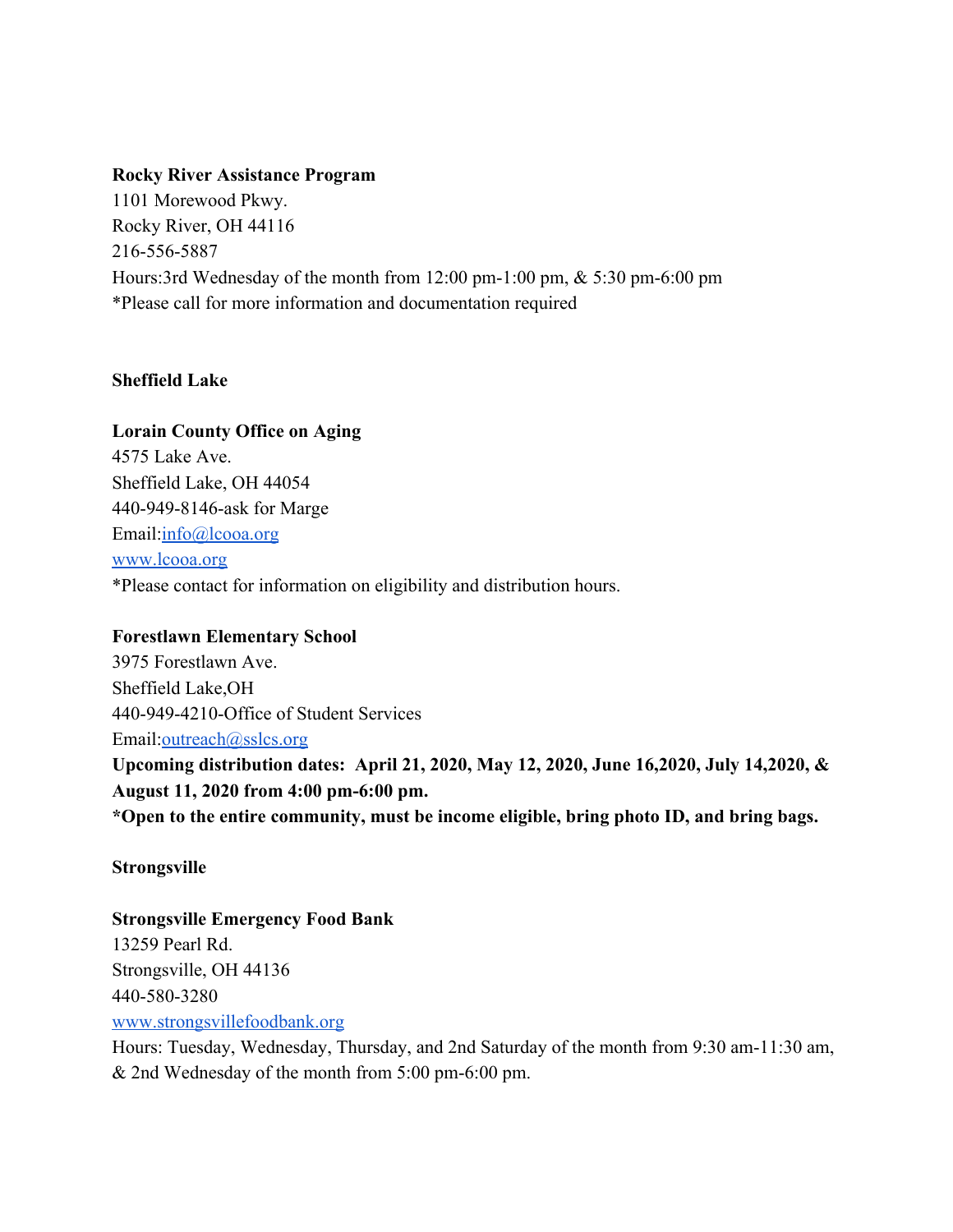\*For Strongsville residents only, must call to set up an appointment to register, will need photo IDs with current address for all adults living in the household, current lease or mortgage, school records for school age children and birth certificate for non school age children, and total income.

## **Clothing**

## **Cuyahoga County**

## **Redeemer Crisis Center**

2970 West 30th St., Corner of West 30th and Walton Ave. Cleveland, OH 44113 216-631-6434 **[www.redeemercrisiscenter.com](http://www.redeemercrisiscenter.com/)** Hours: Monday, Wednesday, & Friday from 10:00 am-1:00 pm

Services: clothing, furniture, household items, and food bags

# **St. John A.M.E. Church-Credit Union Building**

2263 E. 40th St. Cleveland, OH 44103 216-431-2560 \*Provides clothing to those in need, call for more information

# **Salvation Army-West Park**

12645 Lorain Ave. Cleveland, OH 44111 216-229-6065 [www.SalvationArmy.org](http://www.salvationarmy.org/) \*Call for hours

# **Salvation Army of Greater Cleveland**

2507 East 22nd Street Cleveland, OH 44115 216-861-8185 [www.SalvationArmyCleveland.org](http://www.salvationarmycleveland.org/) \*call for hours

**Twice Blessed Free Store-Rocky River United Methodist Church**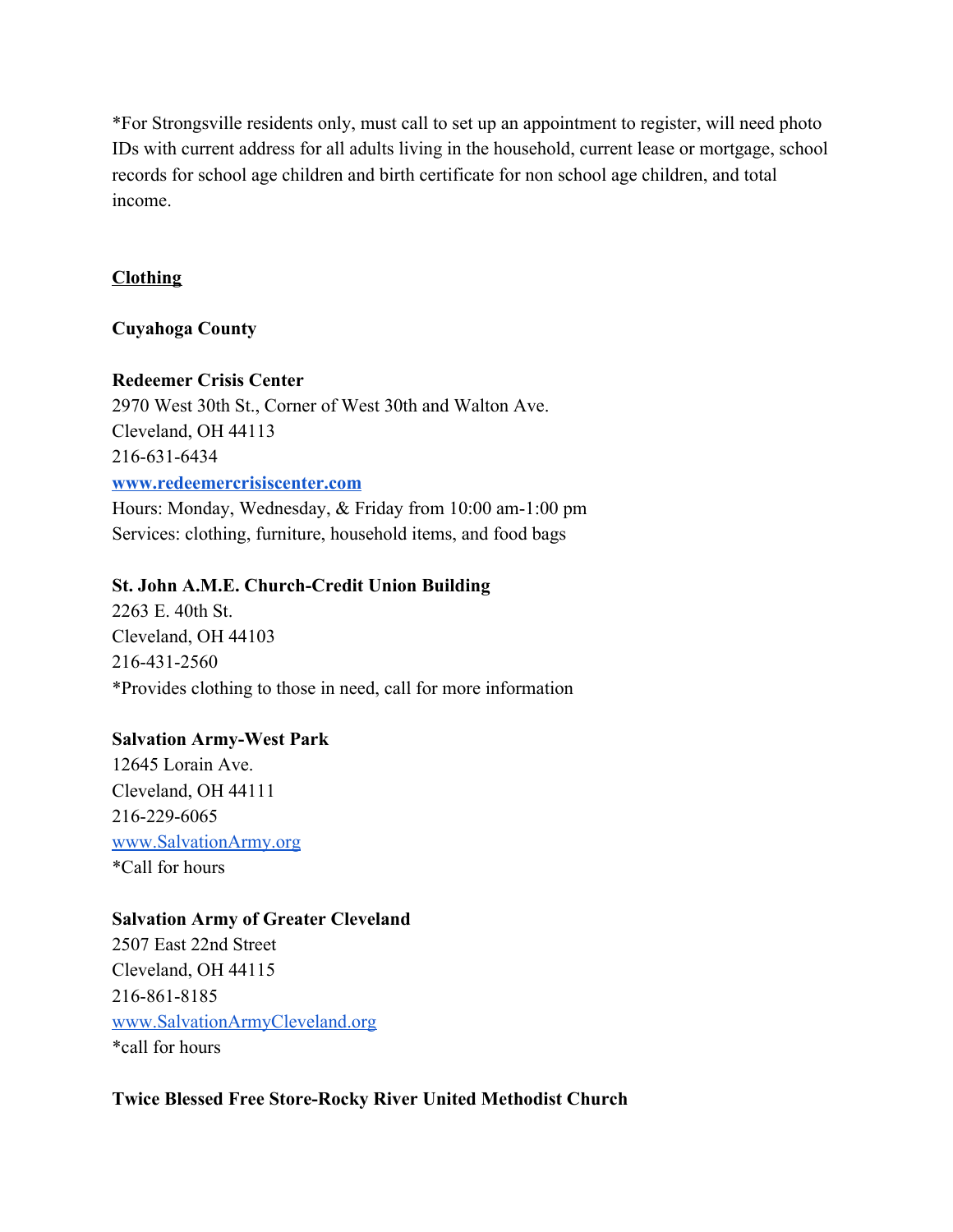19414 Detroit Rd. Rocky River, OH 44116 216-961-6968 X.17 Email:[BWeisbrod@rrumc.org](mailto:BWeisbrod@rrumc.org) Hours: Saturdays 10:00 am-12:45 pm

**Volunteers of America Thrift Store- North Olmsted** 27240 Lorain Rd. North Olmsted, OH 44070 440-202-1444 [www.voaohin.org](http://www.voaohin.org/) Hours: Monday-Saturday 9:00 am-9:00 pm, Sunday 12:00 pm-6:00 pm

#### **Lorain County**

**Pass it On** 1310 Colorado Ave. Lorain, OH 44052 440-774-6579 Email:[donate2passiton@aol.com](mailto:donate2passiton@aol.com) \*Call to make an appointment, if no answer leaves a message with name/number and request service. \*free clothing and shoes

#### **We Care/We Share Ministries**

1888 East 31st. Lorain, OH 44052 440-714-2690 \*Please call for hours

#### **Mercy Thrift Shop-Catholic Charity Voucher**

1724 Henderson Dr. Lorain, OH 44052 440-244-2950